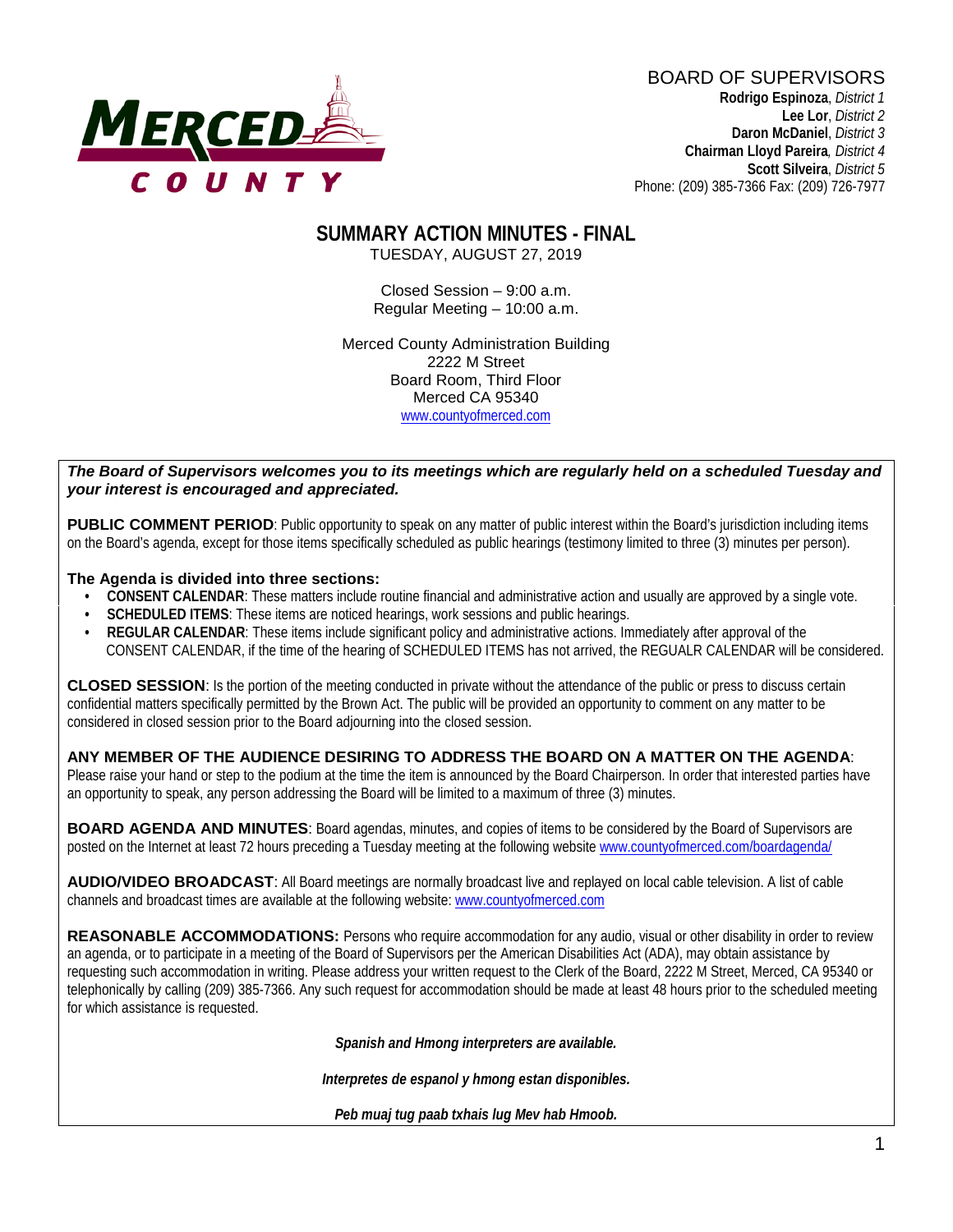#### SCHEDULED ITEMS

#### **9:00 A. M. THE PUBLIC IS INVITED TO SPEAK ON ANY ITEM ON THE AGENDA-TESTIMONY IS LIMITED TO THREE MINUTES PER PERSON**

#### **CLOSED SESSION:**

It is the intention of the Board to meet in Closed Session pursuant to Government Code Section 54957.6 concerning a Conference with County of Merced Staff Negotiators concerning negotiations with: American Federation of State, County and Municipal Employees (AFSCME), Units 4, 5, 6 and 8; Merced County Law Enforcement Sergeants, Unit 30; Merced County Deputy Sheriff Association (DSA), Unit 10; and Merced County Public Safety Services Unit (MCPSSU), Unit 14. Agency Negotiator: Marci Barrera.

#### **THE BOARD RECESSED AT 9:05 A.M. WITH SUPERVISOR SILVEIRA NOT PRESENT AND RECONVENED AT 10:00 A.M. WITH SUPERVISOR SILVEIRA NOT PRESENT, AND THE CHAIRMAN ADVISED STAFF WAS GIVEN DIRECTION**

#### **GOVERNMENT CODE SECTION 54954.2 COMPLIANCE (LATE AGENDA ITEMS)**

**10:00 A. M. INVOCATION led by Paul Garcia/PLEDGE OF ALLEGIANCE**

**PUBLIC OPPORTUNITY TO SPEAK ON ANY MATTER OF PUBLIC INTEREST WITHIN THE BOARD'S JURISDICTION INCLUDING ITEMS ON THE BOARD'S AGENDA, EXCEPT FOR THOSE ITEMS SPECIFICALLY SCHEDULED AS PUBLIC HEARINGS (TESTIMONY LIMITED TO THREE MINUTES PER PERSON)**

#### *REVIEW BOARD ORDER – SEE PAGE 8*

**APPROVAL OF CONSENT AGENDA CALENDAR (ITEMS #1 - 11)**

#### **PUBLIC HEARINGS:**

#### **PUBLIC HEALTH - PUBLIC HEARING**

To consider the Report of Demolition and consider adding costs of demolition to the Tax Assessment Roll.

#### **RECOMMENDATION:**

1) Open the Public Hearing to consider the Report of Demolition of the structure located at 429, 429 1/2, and 447 Highway 59, Merced, CA 95341 (APN 059- 280-018); 2) Close the Public Hearing; and 3) Authorize the Auditor-Controller and Tax Collector to assess the cost of demolition for a total amount of \$30,966.72, on the Assessment Roll as a Special Assessment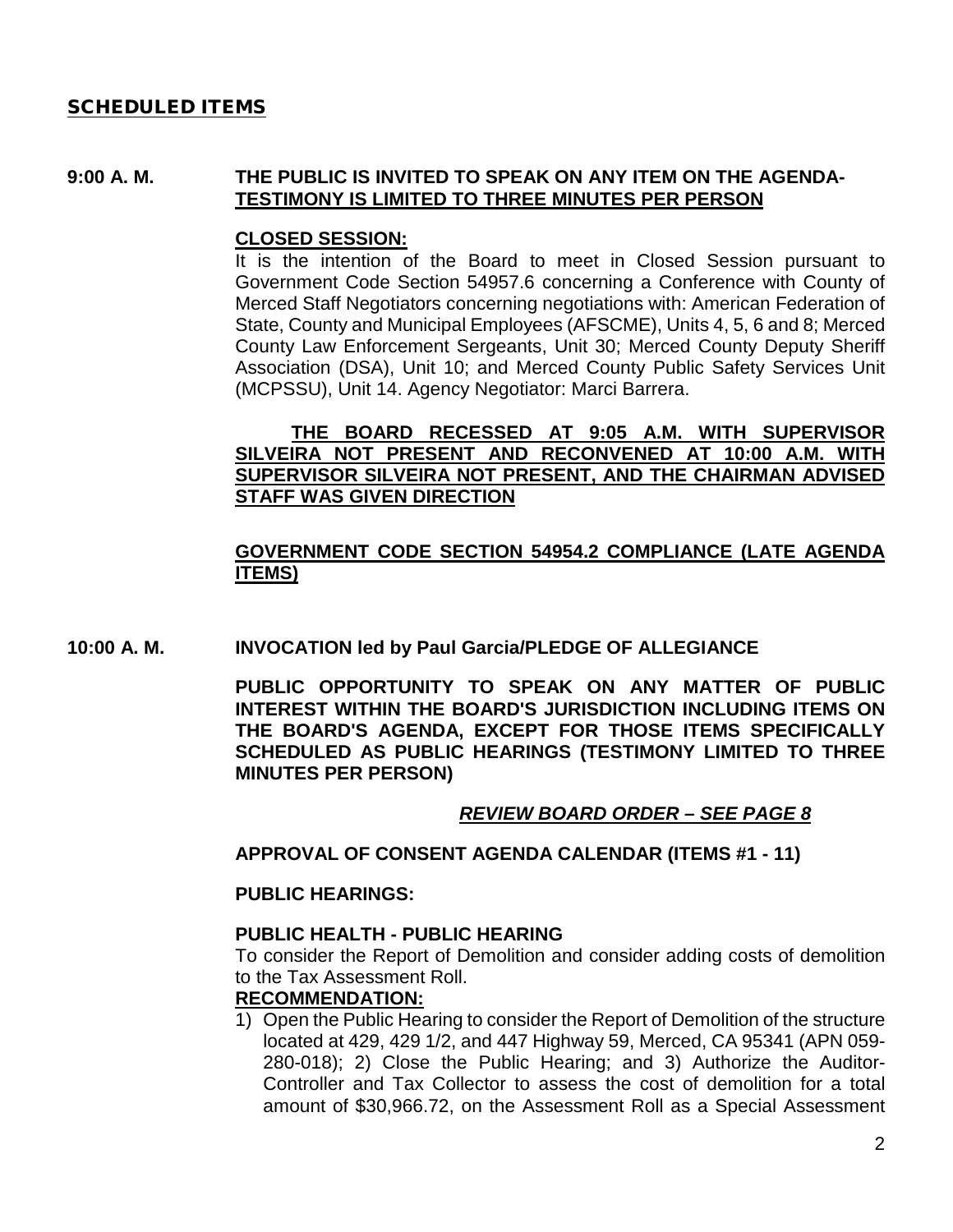and a lien on the property, pursuant to the Uniform Housing Code Section 1605.3.

## *REVIEW BOARD ORDER – SEE PAGE 9*

#### **COMMUNITY AND ECONOMIC DEVELOPMENT - PUBLIC HEARING**

To consider Amendment of the Agricultural Preserve as per the California Land Conservation Act of 1965 (Williamson Act) in Merced County.

## **RECOMMENDATION:**

1) Open the Public Hearing and receive testimony; 2) Close the Public Hearing; 3) Find that the addition of the land into the Agricultural Preserve pertaining to: PLA 19-007 located on the north side of Le Grand Road, 0.5 miles east of Arboleda Drive in the Merced area, is exempt from CEQA under Section 15183, Projects Consistent with a Community Plan or Zoning based on the findings listed in the Board Agenda Item; and 4) Adopt the Resolution to amend the Agricultural Preserve as per the requirements of the Land Conservation Act of 1965 (Williamson Act) Section 51200 et seq. of the California Government Code.

## *REVIEW BOARD ORDER – SEE PAGE 9 AND 10*

#### **COMMUNITY AND ECONOMIC DEVELOPMENT - PUBLIC HEARING**

To consider adoption of an ordinance regulating the cultivation of industrial hemp in the unincorporated areas of Merced County.

#### **RECOMMENDATION:**

1) Introduce the proposed ordinance, entitled "An Ordinance Establishing Regulations for the Cultivation of Industrial Hemp in the Unincorporated Areas of Merced County, Adding Chapter 9.31 to Title 9 of the Merced County Code"; 2) Waive further reading; 3) Open the Public Hearing and receive testimony; 4) Close the Public Hearing; 5) Consider the Planning Commission's recommendation in favor of adopting the proposed ordinance; 6) Determine that the activity regulated by this ordinance is within the scope of the program environmental impact report prepared for the Merced County 2030 General Plan, which adequately describes the regulated activity for the purposes of CEQA, and therefore no further environmental review is required pursuant to Section 15162 of the CEQA guidelines; and 7) Adopt the proposed ordinance.

## *REVIEW BOARD ORDER – SEE PAGE 10*

## **REPORTS/BOARD DIRECTION**

County Executive Officer, County Counsel, Board of Supervisors Members

# CONSENT CALENDAR (Items # 1-11)

**APPROVED AS RECOMMENDED AYES: 1, 2, 3, 4 NOT PRESENT: 5**

#### **Health**

1. Approve Proclamation for achieving Public Health Accreditation through the National Public Heath Accreditation Board.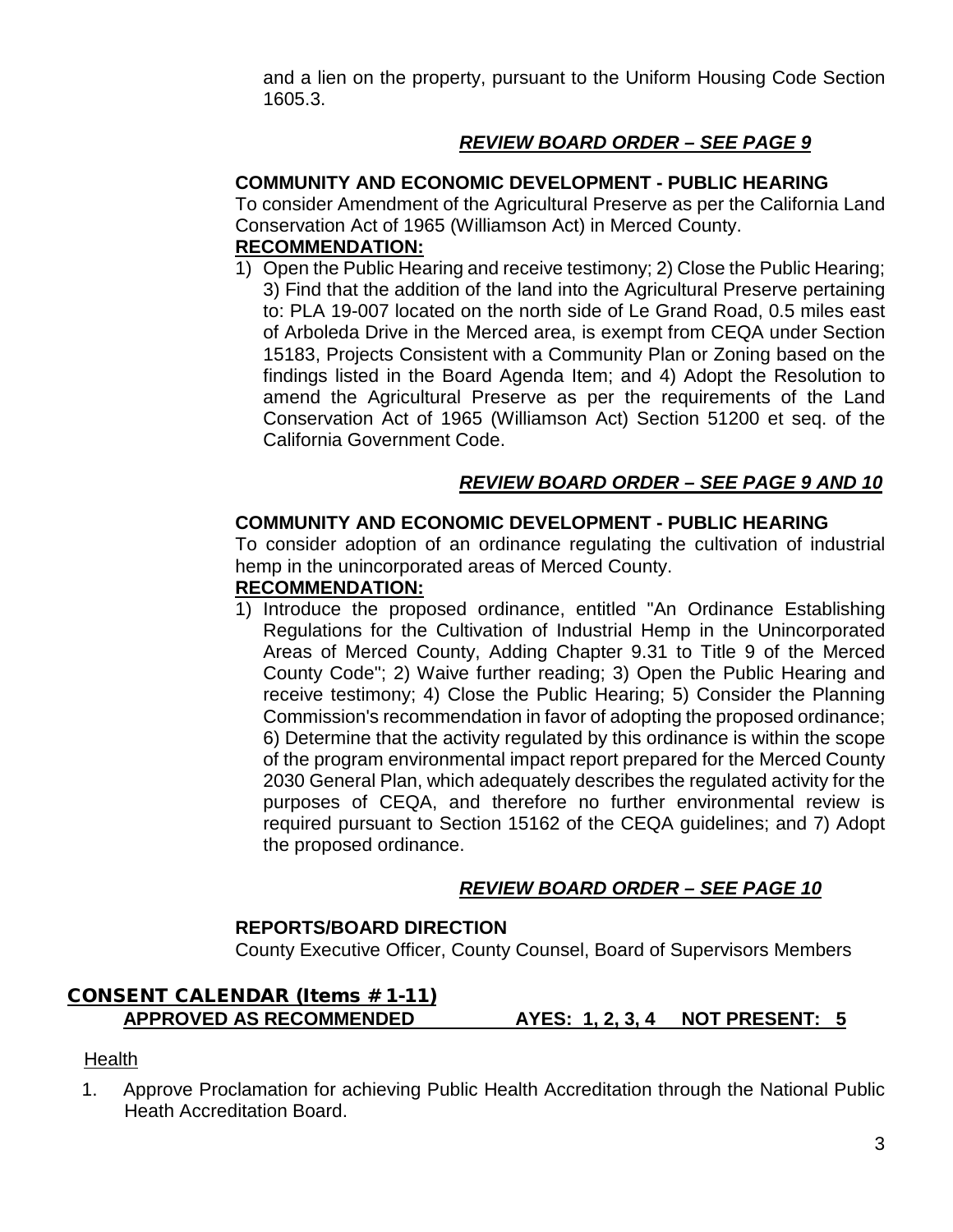## **Supervisor Lor presents Proclamation to Public Health**

#### Behavioral Health and Recovery Services

- 2. Approve and authorize the Chairman to sign Amendment Contract No. 2016245 with Davis Guest Home for board and care services for clients in need of assisted living.
- 3. Approve and authorize the Chairman to sign Amendment Contract No. 2014155 with Merced Lao Family Community, Inc., for continuing services through Integrated Mental Health in Primary Care Settings Program and the Cultural Brokers for Mental Health Services Program as part of the Mental Health Services Act Prevention and Early Intervention Program.
- 4. Approve and authorize the Chairman to sign Amendment Contract No. 2016291 with Kings View Corporation to provide Patients' Rights Advocate services.
- 5. Proclaim the month of September 2019 as "Suicide Prevention Month" in Merced County.
- 6. Proclaim the month of September 2019 as "National Recovery Month" in Merced County.

#### Community and Economic Development

- 7. Approve and authorize the Chairman to sign Amendment Contract No. 2015156 with AT&T Corp., a FOCUS Program agreement providing telecommunications technology solutions; and authorize the Chairman to sign one-year extension announcement letter.
- 8. Set a Public Hearing for September 10, 2019 at 10:00 a.m. to consider adoption of the proposed Le Grand Community Plan and associated documents related to the California Environmental Quality Act (CEQA).

#### Executive Office

- 9. Act on Claims for Damages submitted by Ashley Nicole Dobbins Berryman, Rocky Joseph Sims, Alberto Gomez Mondragon, Veronica Martinez, Alberto Mondragon, Jr. and Jesus Mondragon as recommended by Risk Management and County Counsel.
- 10. 1) Set a first reading on September 10, 2019 at 10:00 a.m. for a proposed ordinance entitled "An ordinance repealing and replacing Chapter 5.12, Title 5 of the Merced County Code relating to County purchasing and purchasing agent authority"; and set a second reading and possible adoption of the proposed ordinance for October 1, 2019 at 10:00 a.m.; 2) Set a first reading on September 10, 2019 at 10:00 a.m. for a proposed ordinance entitled "An ordinance adding Chapter 5.14 to the Merced County Code relating to the adoption of an alternative leasing procedure for county-owned real property and designating authority to county officials for various real property transactions"; and set a second reading and possible adoption of the proposed ordinance for October 1, 2019 at 10:00 a.m.

#### Board Recognition

11. Authorize Certificate of Recognition in honor of plaque unveiling for the Mary "Marci" Stenberg Children's Splash Pad.

## REGULAR CALENDAR

## BOARD ACTION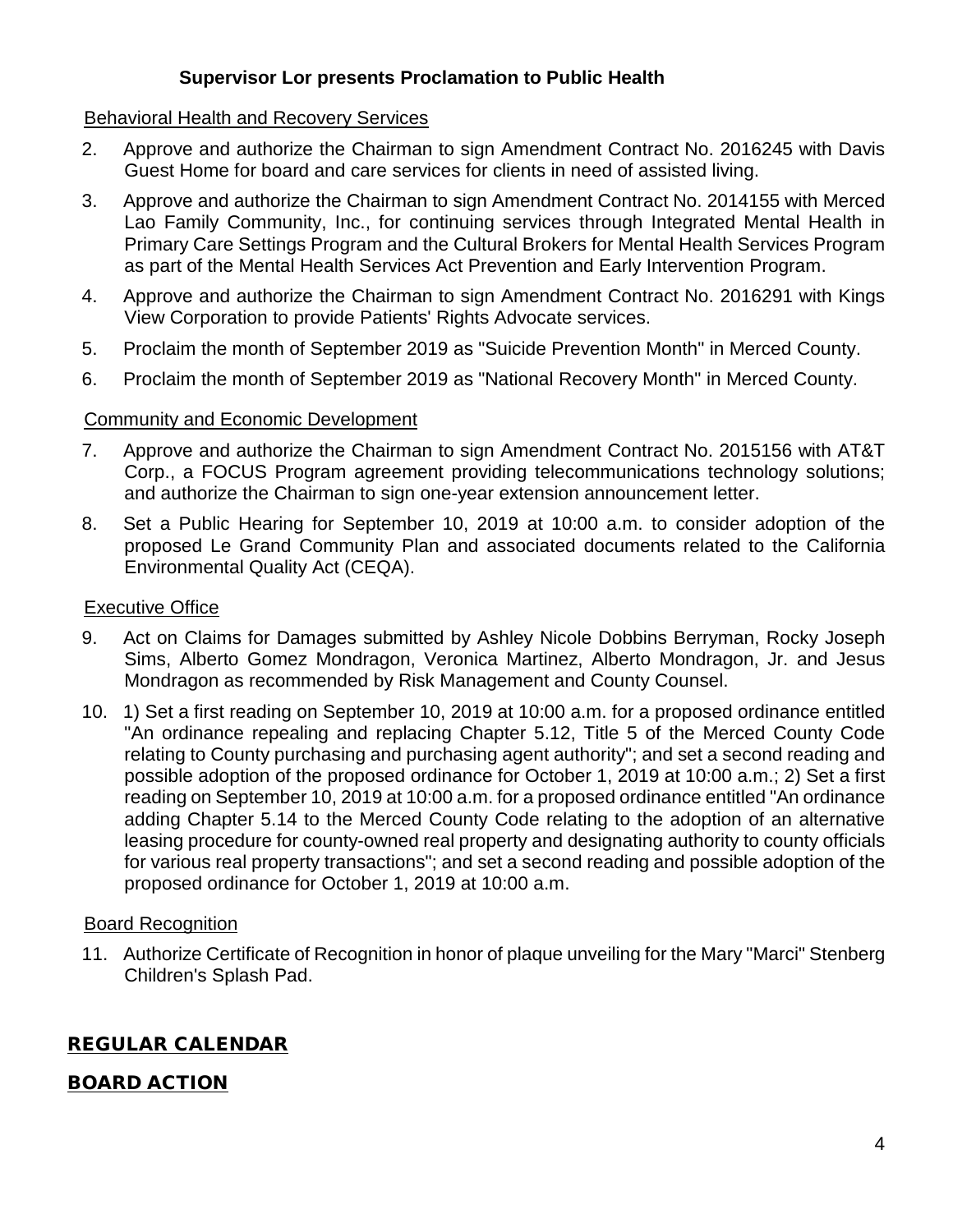## HEALTH

12. Adopt Resolution approving the Merced County Association of Governments as the Service Authority for the Abandoned Vehicle Abatement Program.

## **ADOPTED RESOLUTION NO. 2019-75 AS RECOMMENDED AYES: 1, 2, 3, 4, NOT PRESENT: 5**

13. Contract with Ajinder Singh, MD to serve as the Emergency Medical Services Agency Medical Director.

## **AUTHORIZED CONTRACT NO. 2019267 AS RECOMMENDED AYES: 1, 2, 3, 4, NOT PRESENT: 5**

14. Contract with California Department of Public Health to accept grant funds awarded to Merced County (State Contract No. 19-10343) from the State Nutrition Education and Obesity Prevention Branch-California Department of Public Hearing for the CalFresh Healthy Living Program Grant for an amount not to exceed \$1,518,747.

## **AUTHORIZED CONTRACT NO. 2019264 AS RECOMMENDED AYES: 1, 2, 3, 4, NOT PRESENT: 5**

## BEHAVIORAL HEALTH AND RECOVERY SERVICES

15. Contract with Bakersfield Behavioral HealthCare Hospital for acute inpatient hospital services.

## **AUTHORIZED CONTRACT NO. 2019268 AS RECOMMENDED AYES: 1, 2, 3, 4, NOT PRESENT: 5**

16. Contract with Merced County Community Action Agency for property management and operating service activities related to the implementation of Project Home Start.

## **AUTHORIZED CONTRACT NO. 2019269 AS RECOMMENDED AYES: 1, 2, 3, 4, NOT PRESENT: 5**

17. Contract with Merced County Community Action Agency for property management and operating service activities related to the implementation of Project Hope Westside.

## **AUTHORIZED CONTRACT NO. 2019270 AS RECOMMENDED AYES: 1, 2, 3, 4, NOT PRESENT: 5**

18. Authorize the Department of Administrative Services, on behalf of Behavioral Health and Recovery Services to develop and release a Request for Proposal to secure a qualified community based organization to operate a Low-Barrier Navigation Center, to select the most responsive bidder, to negotiate an agreement and return to the Board for final agreement execution.

## **APPROVED AS RECOMMENDED AYES: 1, 2, 3, 4, NOT PRESENT: 5**

## FIRE

19. Approve the Fire Suppression Services Liability Agreement, between the City of Livingston and the County of Merced, which generally outlines the Parties' respective liabilities when the County responds to calls for service within City limits using County equipment, and when the County utilizes City equipment when responding to calls in the City and the unincorporated areas; and authorize the Chairman and the Merced County Fire Chief to sign the agreement.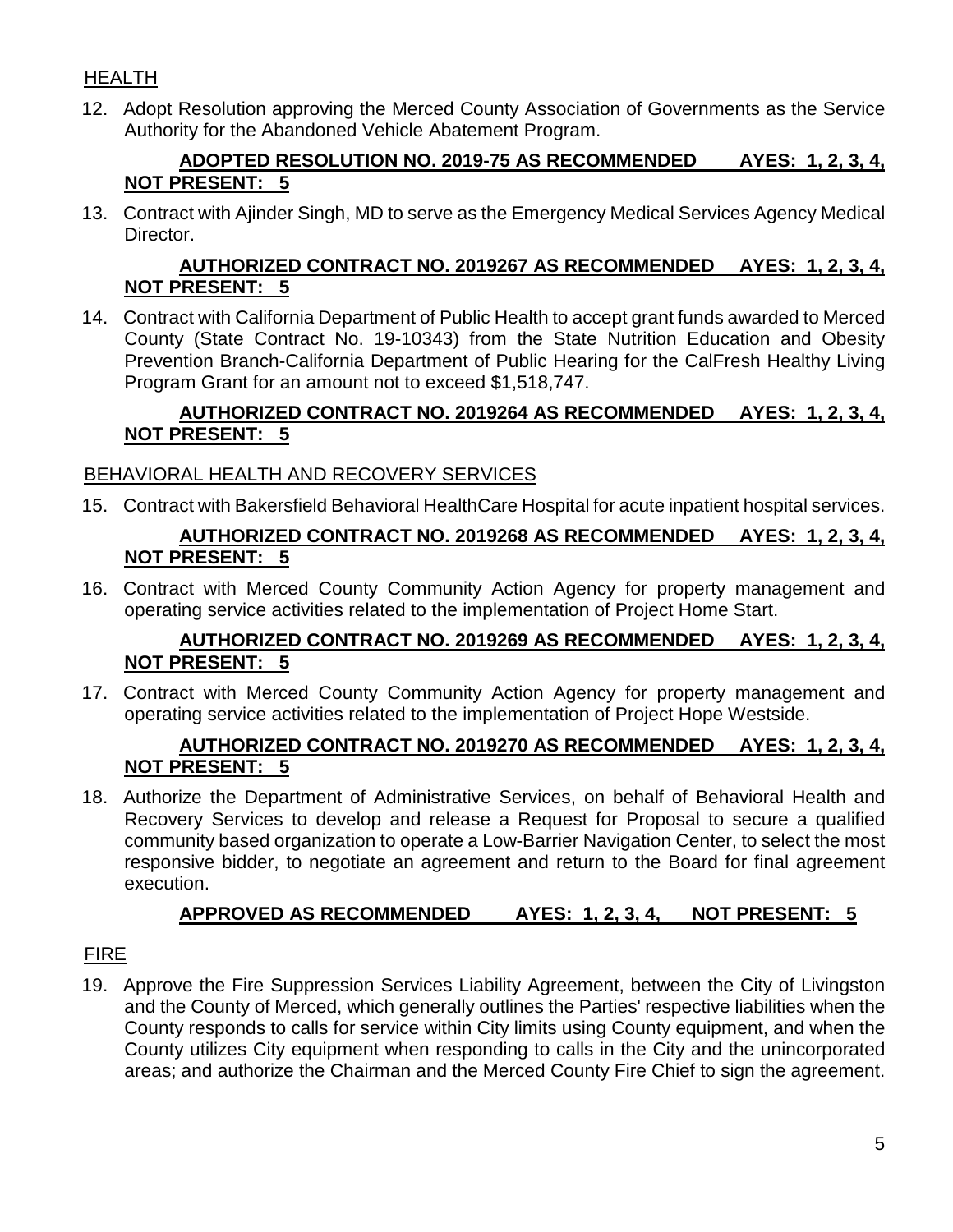## **AUTHORIZED CONTRACT NO. 2019271 AS RECOMMENDED AYES: 1, 2, 3, 4, NOT PRESENT: 5**

20. 1) Authorize the Chairman to accept and execute the terms outlined in the amount of \$20,000 from the Volunteer Fire Assistance (VFA) Grant Program; 2) Adopt Resolution authorizing the Chairman to sign the agreement and any amendments thereto with the California Department of Forestry; and 3) Authorize Administrative Services, in conjunction with Merced County Fire Department, to purchase the needed Wildland Personal Protective Equipment.

## **AUTHORIZED CONTRACT NO. 2019272 AND ADOPTED RESOLUTION NO. 2019- 76 AS RECOMMENDED AYES: 1, 2, 3, 4 NOT PRESENT: 5**

#### SHERIFF

21. Authorize the Probation and Sheriff's Office to accept donations for the Operation Christmas Star toy drive; and authorize Probation and the Sheriff's Office to conduct toy drives on behalf of underserved children from October 1, 2019 until December 31, 2019.

## **APPROVED AS RECOMMENDED AYES: 1, 2, 3, 4, NOT PRESENT: 5**

22. Approve and authorize the Sheriff or his designee to electronically submit the 2018/19 Equitable Sharing Agreement and Certification for the Federal Forfeiture Program for the Sheriff's Department.

#### **AUTHORIZED CONTRACT NO. 2019273 AS RECOMMENDED AYES: 1, 2, 3, 4, NOT PRESENT: 5**

#### CHILD SUPPORT SERVICES

23. Approve and authorize the Chairman to sign the Plan of Cooperation between Merced County Department of Child Support (MCDCSS) and Superior Court of California, County of Merced; and authorize Sharon Wardale-Trejo, Director of MCDCSS, to sign the Plan of Cooperation.

#### **AUTHORIZED CONTRACT NO. 2019265 AS RECOMMENDED AYES: 1, 2, 3, 4, NOT PRESENT: 5**

24. Approve and authorize the Chairman to sign the Plan of Cooperation between Merced-Mariposa Regional Department of Child Support and CA Department of Child Support Services; and authorize the Director of Child Support Services to sign the Plan of Cooperation.

#### **AUTHORIZED CONTRACT NO. 2019266 AS RECOMMENDED AYES: 1, 2, 3, 4, NOT PRESENT: 5**

#### SPRING FAIR

25. PULLED

#### HUMAN RESOURCES

26. Contract with Benefit Coordinators Corporation for a Business Associate Agreement and Administration Agreement for Third Party Administrator Services for medical, dental and vision insurance plans.

## **AUTHORIZED CONTRACT NO. 2019274 AS RECOMMENDED AYES: 1, 2, 3, 4, NOT PRESENT: 5**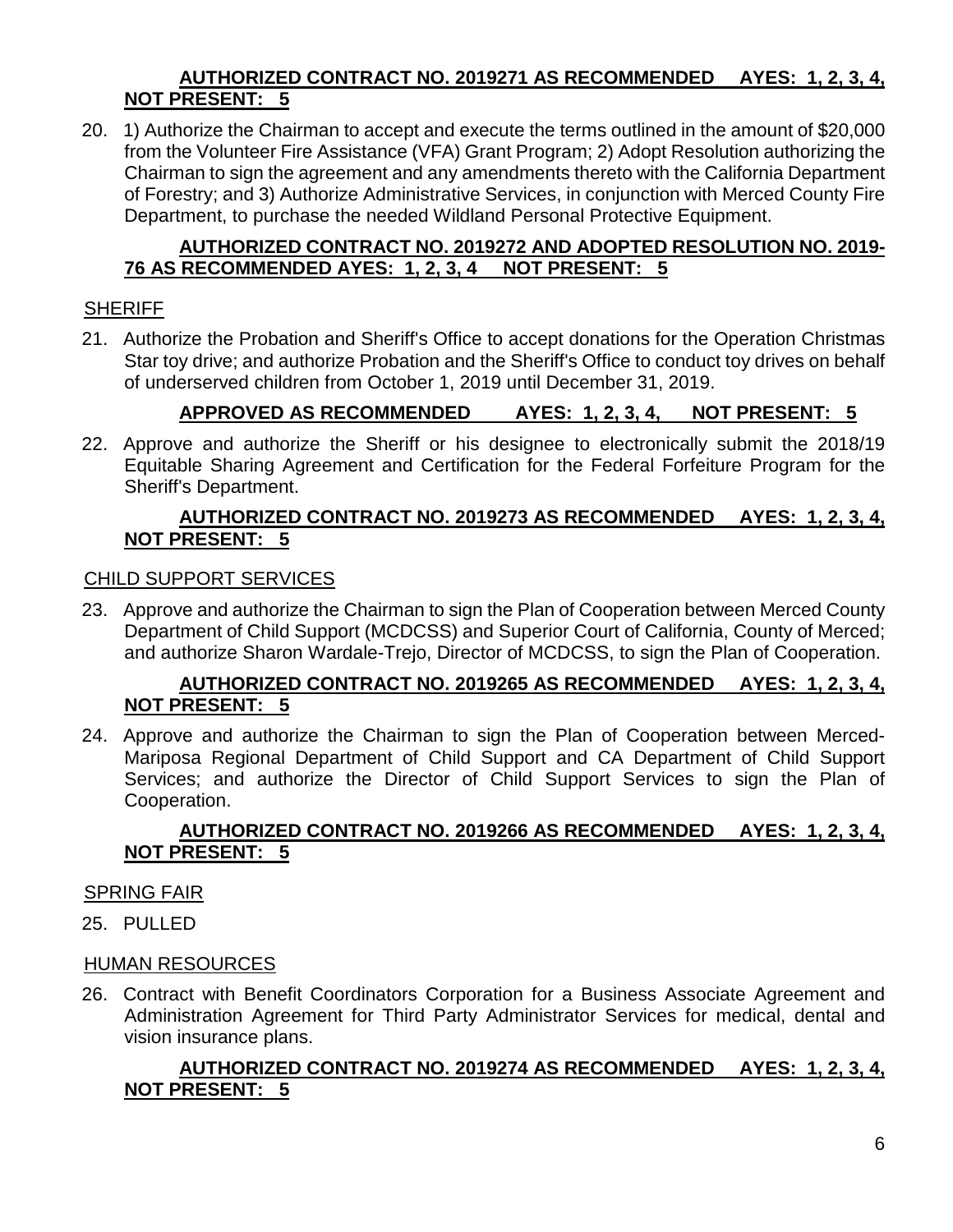## EXECUTIVE OFFICE

27. Authorize the use of \$25,000 from State one-time funding to go to the Continuum of Care for the development of a consultant agreement to assist in on-going joint regional homeless planning efforts.

#### **APPROVED AS RECOMMENDED AYES: 1, 2, 3, 4, NOT PRESENT: 5**

#### BOARD APPOINTMENTS

28. Appoint David Scheurich to the Emergency Medical Care Committee as the Office of Emergency Services Representative position vacated by Battalion Chief John Slate to serve at the pleasure of the Board.

#### **APPROVED AS RECOMMENDED AYES: 1, 2, 3, 4, NOT PRESENT: 5**

29. Appoint Sara "Lynne" Denton to serve as a member of the Snelling Recreation Committee until September 4, 2022.

## **APPROVED AS RECOMMENDED AYES: 1, 2, 3, 4, NOT PRESENT: 5**

30. Appoint Maria Salazar to serve as a member of the Planada Recreation Committee until July 12, 2023.

#### **APPROVED AS RECOMMENDED AYES: 1, 2, 3, 4, NOT PRESENT: 5**

31. Reappoint Anna Moreno as a Public Member (Descretionary)-BOS Representative to serve on the Merced County Collaborative for Children and Families, until June 30, 2021.

#### **APPROVED AS RECOMMENDED AYES: 1, 2, 3, 4, NOT PRESENT: 5**

## BOARD INFORMATION & POSSIBLE ACTION **ACCEPTED AND PLACED ON FILE AYES: 1, 2, 3, 4 NOT PRESENT: 5**

- 32. Community and Economic Development re: Emergency Public Works projects to repair the Castle Airport Building 1340 failed air conditioning system and provide temporary cooling for the associated tenants pursuant to California Public Contract Code section 22050.
- 33. Fish and Game Commission re: Notice of Receipt of Petition to list an evolutionarily significant unit (ESU) of mountain lions (Puma concolor) in southern and central coastal California as threatened or endangered under the California Endangered Species Act. The notice was published in the California Regulatory Notice Register on July 26, 2019.

#### **THE BOARD RECESSED TO MEET AS AN IN-HOME SUPPORTIVE SERVICES PUBLIC AUTHORITY AND RECONVENED TO MEET AS A BOARD OF SUPERVISORS**

#### **THE BOARD ADJOURNED THE MEETING AT 11:36 A.M. UNTIL TUESDAY, SEPTEMBER 10, 2019, AT 10:00 A.M.**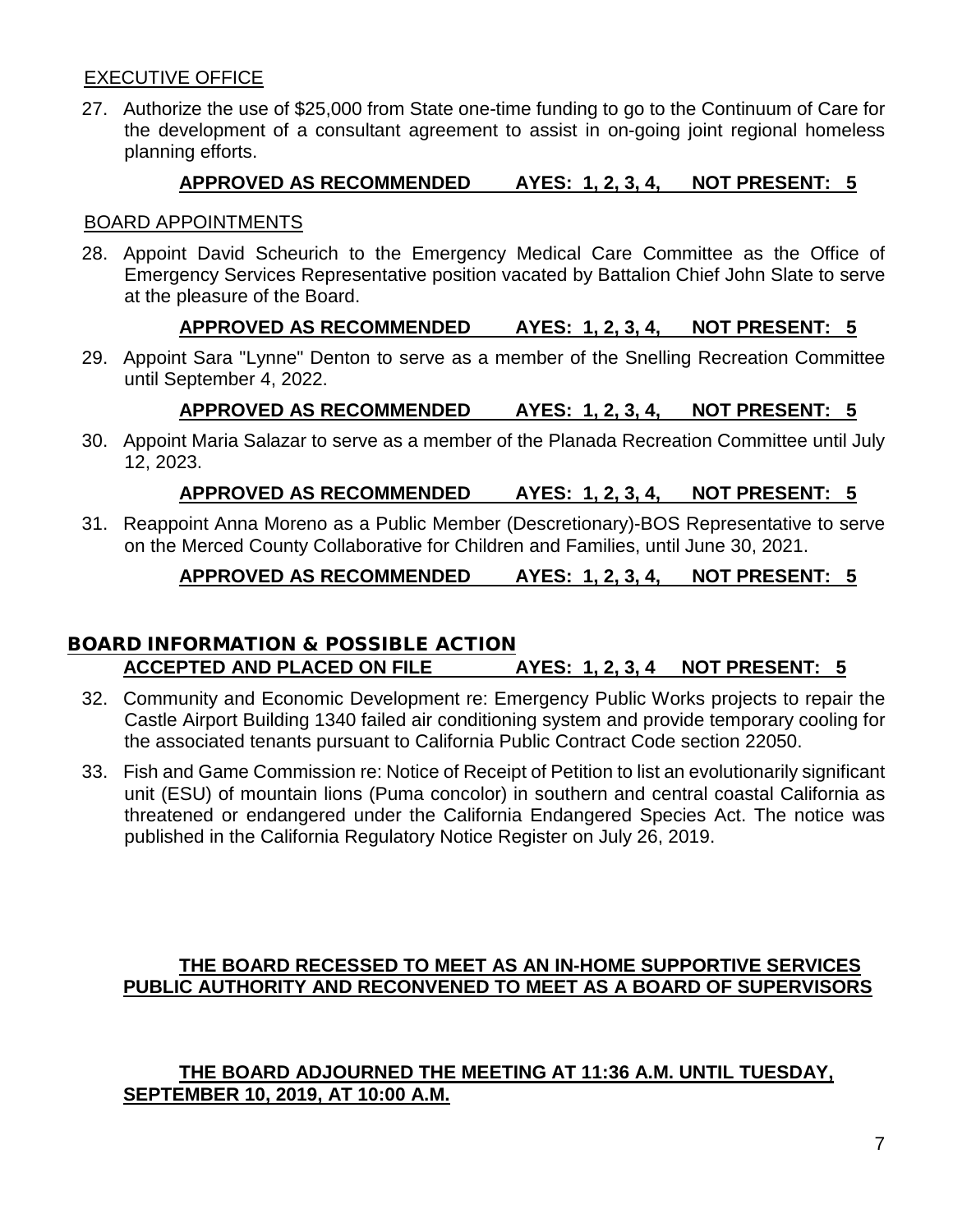#### **10:00 A.M. SCHEDULED ITEM 2019-08-27 PUBLIC OPPORTUNITY**

Necola Adams, Merced resident, speaks about the 1<sup>st</sup> Annual Merced County Nut Festival on October 26, 2019 at the Merced County Fairgrounds and submits flyers. She asks for the Board support of \$3,000-\$5,000 to cover security costs for the event.

Diana Westmoreland-Pedrozo, Representative from Senator Anna Caballero's office states they have a new office located above 510 Bistro in Bob Hart Square and invites the Board to their Open House on September  $17<sup>th</sup>$  from  $4:30 - 7:00$  p.m. She also introduces Angela Matthews who is interning in their office.

Karen Adams, Treasurer-Tax Collector gives a reminder to tax payers that the last day to pay unsecured property taxes is September 3, 2019.

John Balestrery reads letter dated October 15, 2013 regarding his loyalty bonuses from 2001 and 2002 during his 30 years of service with Merced County.

Paul Garcia, Delhi resident, states he is concerned about the programs, roads and issues in Merced County. He also comments that affordable housing is needed in Delhi.

Fernando Aguilera, Merced resident, invites the Board to the Mexican Independence Day celebration taking place on September 15, 2019 from 10 a.m. - 7 p.m. in downtown Merced on Q & R Streets.

Anthony Martinez, City of Merced Councilmember speaks about funding in South Merced for youth programs, and partnering with the County on Baker Drive and Gerard Road for possible Measure V projects, in response to Supervisor Espinoza's comments at the last city council meeting.

Susan Flinspach, President of Friends of the Merced County Library speaks about the Summer Reading Program in 2018 versus 2019 that the events doubled in participants. She states that more hours are needed at the Library.

Bob Plass, Los Banos resident, states education is the key to children's success and that the Merced County Library needs evening hours for the youth.

James Hodges, Merced resident speaks about Medicare and also states that the textbooks at the Library are out of date.

Supervisor Lor and representatives from Congressman Costa, Senator Caballero and Assembly Member Gray's office present certificates to Violet Barton, winner of the Fulbright Scholarship.

Violet Barton gives background info on the Fulbright Scholarship and on her studies and thanks the Board for the recognition. Present: Pareira, Espinoza, Lor, McDaniel Absent: Silveira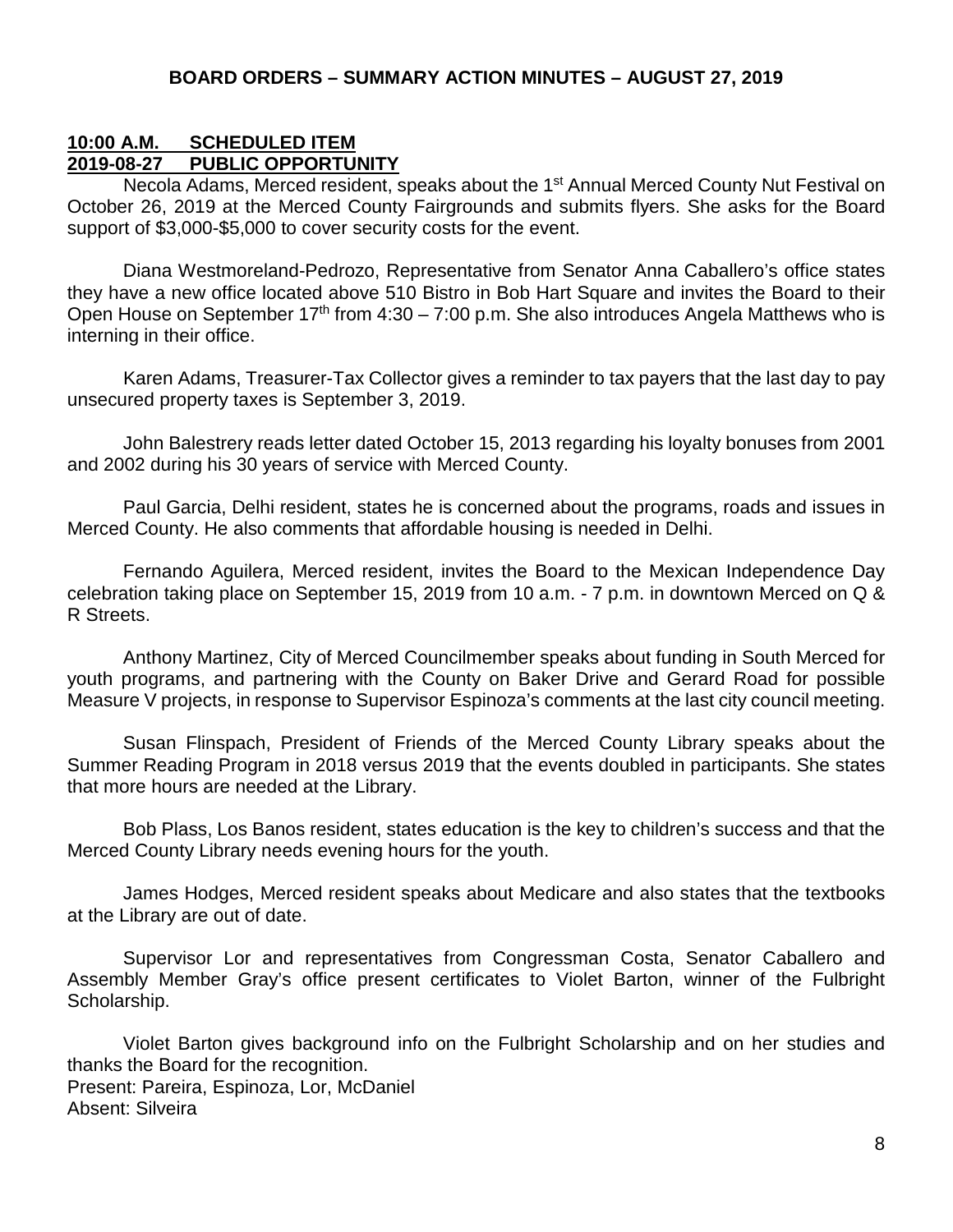#### **10:00 A.M. SCHEDULED ITEM 2019-08-27 PUBLIC HEALTH – PUBLIC HEARING**

The time and date previously scheduled to consider the Report of Demolition and consider adding costs of demolition to the Tax Assessment Roll.

Vicki Jones, Environmental Health Director reviews the staff report and gives a powerpoint presentation with before and after photos of the property.

Supervisor McDaniel questions when the last time staff has been out to this property.

Ms. Jones responds that they can go out and take a look at it again.

Supervisor Espinoza comments that he has received a lot of complaints over the last couple of years regarding properties like this one.

The Chairman opens the Public Hearing. The following speak:

Paul Garcia, Delhi resident questions the location of the property.

The Chairman closes the Public Hearing.

Upon motion of Supervisor McDaniel, seconded by Supervisor Espinoza, duly carried, the Board authorizes the Auditor-Controller and Tax Collector to assess the cost of demolition for a total amount of \$30,966.72 on the Assessment Roll as a Special Assessment and a lien on the property, pursuant to the Uniform Housing Code Section 1605.3.

Ayes: Pareira, Espinoza, Lor, McDaniel Absent: Silveira

#### **10:00 A.M. SCHEDULED ITEM 2019-08-27 COMMUNITY AND ECONOMIC DEVELOPMENT – PUBLIC HEARING**

The time and date previously scheduled to consider Amendment of the Agricultural Preserve as per the California Land Conservation Act of 1965 (Williamson Act) in Merced County.

Mark Hendrickson, Director of Community and Economic Development reviews the staff report.

The Chairman opens the Public Hearing. No one speaks.

The Chairman closes the Public Hearing.

Upon motion of Supervisor McDaniel, seconded by Supervisor Lor, duly carried, the Board finds that the addition of the land into the Agricultural Preserve pertaining to: PLA 19-007 located on the north side of Le Grand Road, 0.5 miles east of Arboleda Drive in the Merced area, is exempt from CEQA under Section 15183, Projects Consistent with a Community Plan or Zoning based on the findings listed in the Board Agenda Item. Upon motion of Supervisor McDaniel, seconded by Supervisor Lor, duly carried, the Board adopts Resolution No. 2019-77 to amend the Agricultural Preserve as per the requirements of the Land Conservation Act of 1965 (Williamson Act) Section 51200 et seq. of the California Government Code.